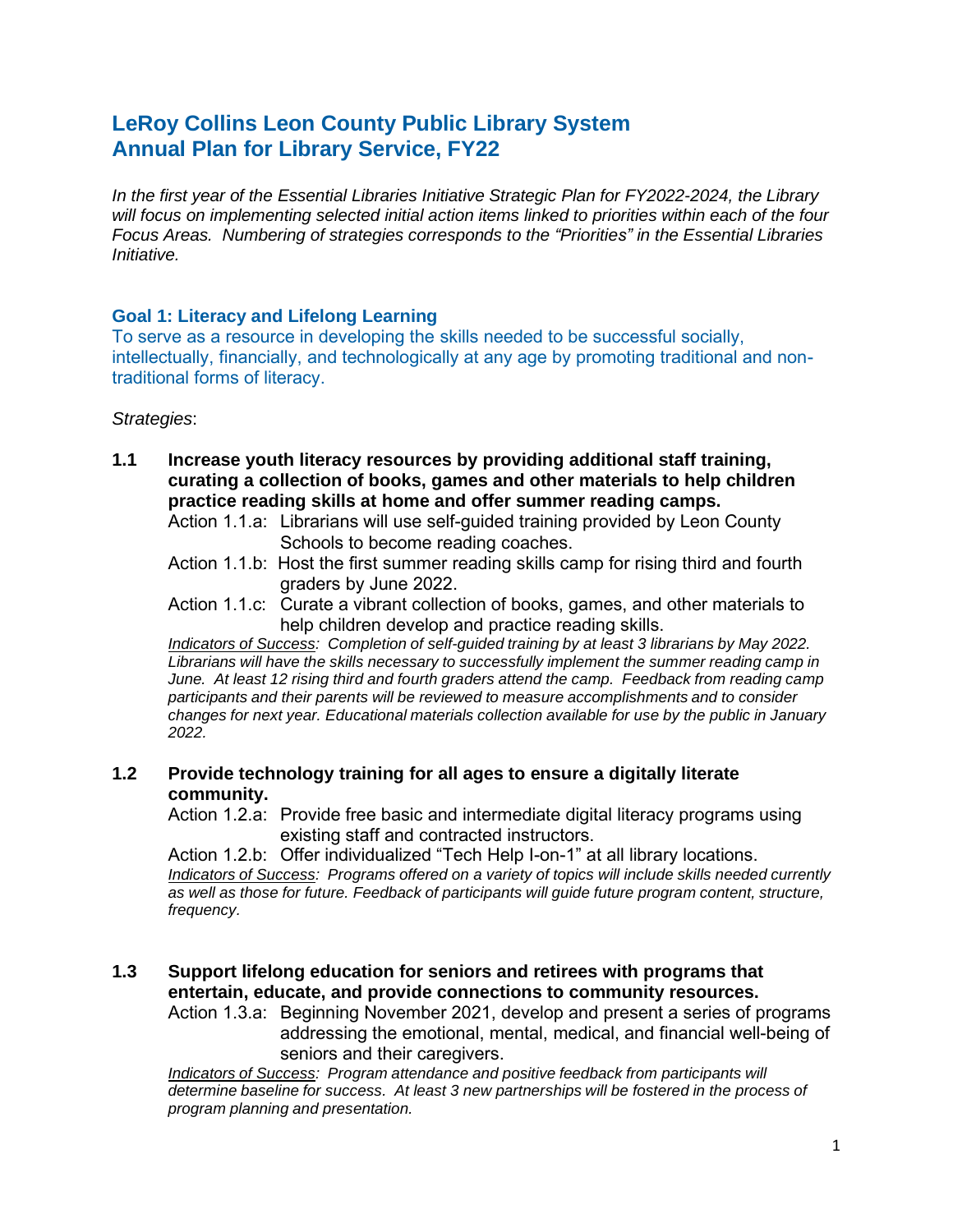**1.4 Develop early learning resources for parents and guardians to teach their children the skills they need for success in school.**

Action 1.4.a: Continue to provide kindergarten readiness workshops and programs to help young children and their caregivers prepare for school.

Action 1.4.b: Create tip sheets, reading lists, and other resources; model behaviors and techniques with parents in library programs.

*Indicators of Success: Kindergarten readiness program attendance increases by 10% over FY21; 80% of families provide positive feedback. Reading lists, tip sheets and other resources available to parents and guardians beginning April 2022.*

**1.5 Support K-12 students in developing core academic and learning success skills: literacy, problem solving, creativity and innovation, teamwork and collaboration, and communication.**

Action 1.5.a: Continue to offer one-on-one tutoring and homework help via the Homework Hub program.

Action 1.5.b: By January 2022, partner with Leon County Schools to make children's ebooks readily accessible via Baker & Taylor's *Community Share*  program.

Action 1.5.c: Demonstrate and promote use of the Library's online resources.

Action 1.5.d: Plan and implement an engaging summer reading program. *Indicators of Success: Homework Hub participation by both students and tutors increases by 10% over FY21; 80% of families provide positive feedback. Successful launch of Community Share program with Leon County Schools results in 20% increase in the number of ebooks for youth checked out. Use of online databases and ebooks increases by 10%. Summer reading program participation increases by 10% over FY21.*

# **Goal 2: Business and Workforce Development**

To support a strong local economy by acting as a resource for businesses and individuals seeking professional development.

#### *Strategies*:

#### **2.2 Provide programs that develop skillsets needed to build a thriving workforce.**

Action 2.2.a: Continue to provide programs and activities with local partners to introduce youth to possible STEM career fields.

Action 2.2.b: In partnership with CareerSource, host workshops on job seeking strategies, career coaching, and related topics.

*Indicators of Success: 5% increase in program participants over previous year; addition of at least one new partner for STEM programming.*

# **2.3 Support jobseekers struggling to find or afford childcare by offering Story Time and other activities during job fairs.**

Action 2.3.a: When safe to resume these services, explore hosting career and job fairs at libraries and other venues in partnership with CareerSource Capital Region.

Action 2.3.b: Develop and present Story Time and related activities for children accompanying parents.

*Indicators of Success: Successful participation in at least one job fair held by CareerSource or another partner by September 2022.*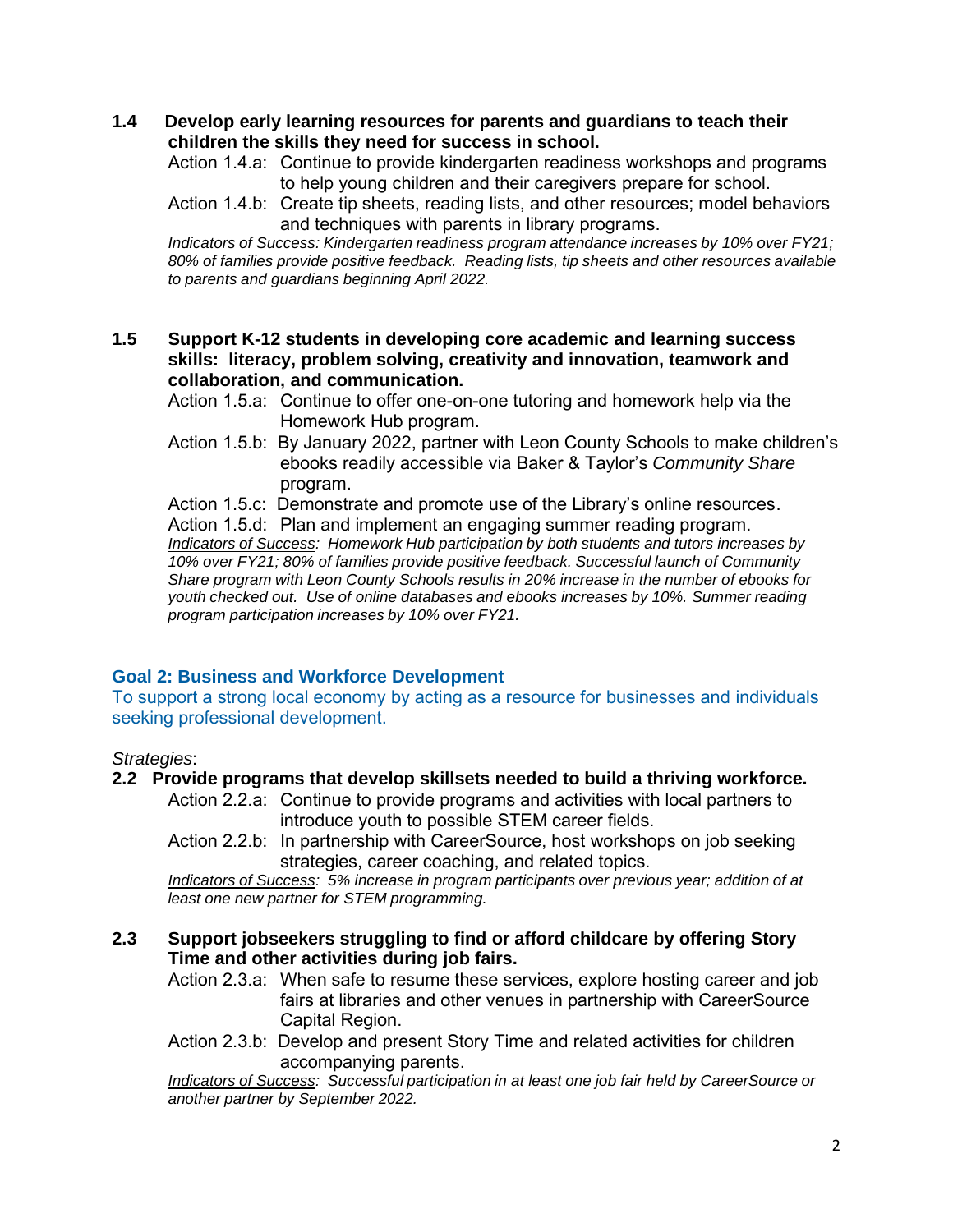**2.4 Provide opportunities for teens to develop leadership and life skills to ready them for the workforce.**

Action 2.4.a: Continue the Teen Advisory Board program and volunteer opportunity. Action 2.4.b: Working with teens, coordinate presentations by outside organizations, and subject matter experts on relevant topics.

*Indicators of Success: Teen Advisory Board membership increases by 5%. Programs attract targeted audiences and attendance increases 10% over FY21.*

#### **Goal 3: Civic and Community Engagement**

**To serve as a vibrant, active hub of civic discourse and participative democracy, building relationships and bridging gaps in all segments of the community.**

*Strategies*:

**3.1 Provide opportunities to engage in civil discourse around topics that impact Leon County and are of interest to the community.**

Action 3.1.a: Host facilitated discussions and resources on relevant topics and issues that impact Leon County residents, including voter suppression.

Action 3.2.b: Develop a resource guide for having discussions on race, equality, and inclusion.

*Indicators of Success: Host or cohost at least one discussion; create relevant resource guide; Library staff participate in related County or community-wide group addressing Diversity, Equity and Inclusion (DEI).*

# **3.2 Serve as a gateway to connect people with community services and government programs.**

- Action 3.2.a: Establish a Community Resources Specialist position to provide oneon-one assistance and referrals for community services, including affordable housing, career skills training, counseling, and government services and benefits.
- Action 3.2.b: Connect library users with needed information and resources through direct interactions and consultations.

*Indicators of Success: Community Resources Specialist hired and implementation of related new services begin by November 1, 2021.*

**3.3 Collaborate with local colleges and universities to maximize outcomes in areas of mutual interest.**

Action 3.3.a: Expand the Library's internship program. Participating students will work with staff to increase outreach to local community members and offer programs outside of library facilities.

*Indicators of Success: Host a minimum of 4 internships per year, beginning Fall semester 2021.*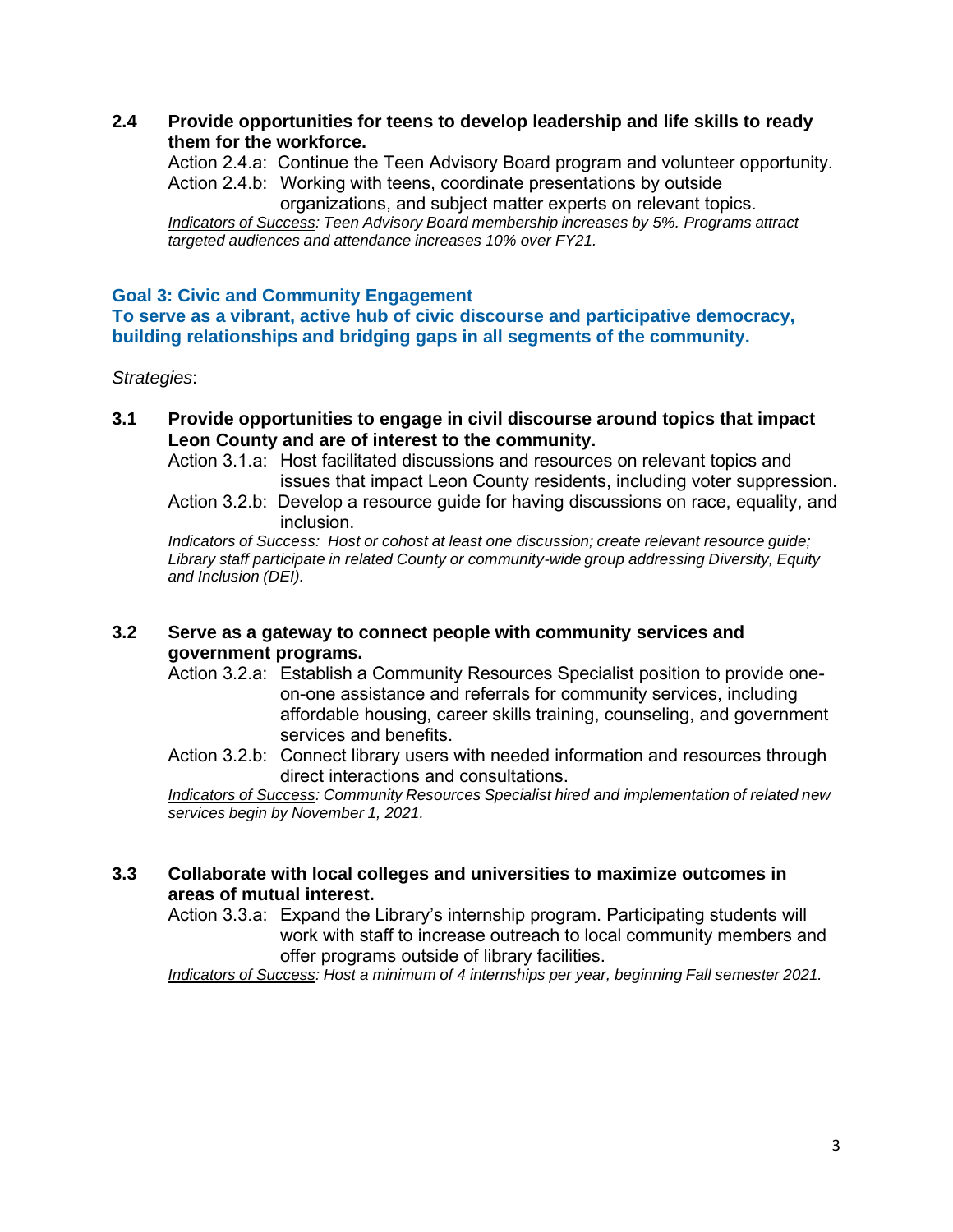# **3.4 Act as a resource and partner to local nonprofit service providers in addressing community issues.**

- Action 3.4.a: Launch a video visitation and family literacy program where children can connect with an incarcerated parent using a video kiosk at the Library.
- Action 3.4.b: Develop collaborative food programming with the Leon County Office of Sustainability and local partners to offer healthy cooking classes, no/low waste cooking, cooking on a budget, and cooking for those with limited access to food sources.

*Indicators of Success: Video visitation / family literacy program implemented and operational by December 1, 2021. At least 2 new food programs presented in partnership with Leon County Office of Sustainability and other local partners by September 2022.*

# **Goal 4: Arts and Humanities**

**To support residents in their creative, intellectual, and recreational pursuits and foster cultural enrichment.**

*Strategies*:

- **4.1 Offer a diverse physical and digital collection that supports the needs and interests of the community.**
	- Action 4.1.a: Develop a Library of Things containing various items available for loan that supports the "sharing economy" and sustainability efforts and can provide low-income residents with access to much-needed resources that promote digital literacy or home improvement and maintenance.
	- Action 4.1.b: Obtain grant funding to continue to grow and diversify the Library of Things, ebooks, and/or printed materials collections.

*Indicators of Success: Initial Library of Things launched by November 15, 2021. Two relevant grant applications completed with at least one successfully funded by September 30, 2022.*

# **4.2 Collaborate with arts, humanities, and other creative organizations to provide programming for all ages.**

Action 4.2.a: Work with WFSU to host "StoryCorps" at the County Main Library in November-December 2021.

Action 4.2.b: In February-March 2022, collaborate with local arts and humanities organizations for programming to be included in The Big Read featuring the novel, *Beloved,* by Toni Morrison.

*Indicators of Success: Programs completed on time; 5% increase in Big Read participation.*